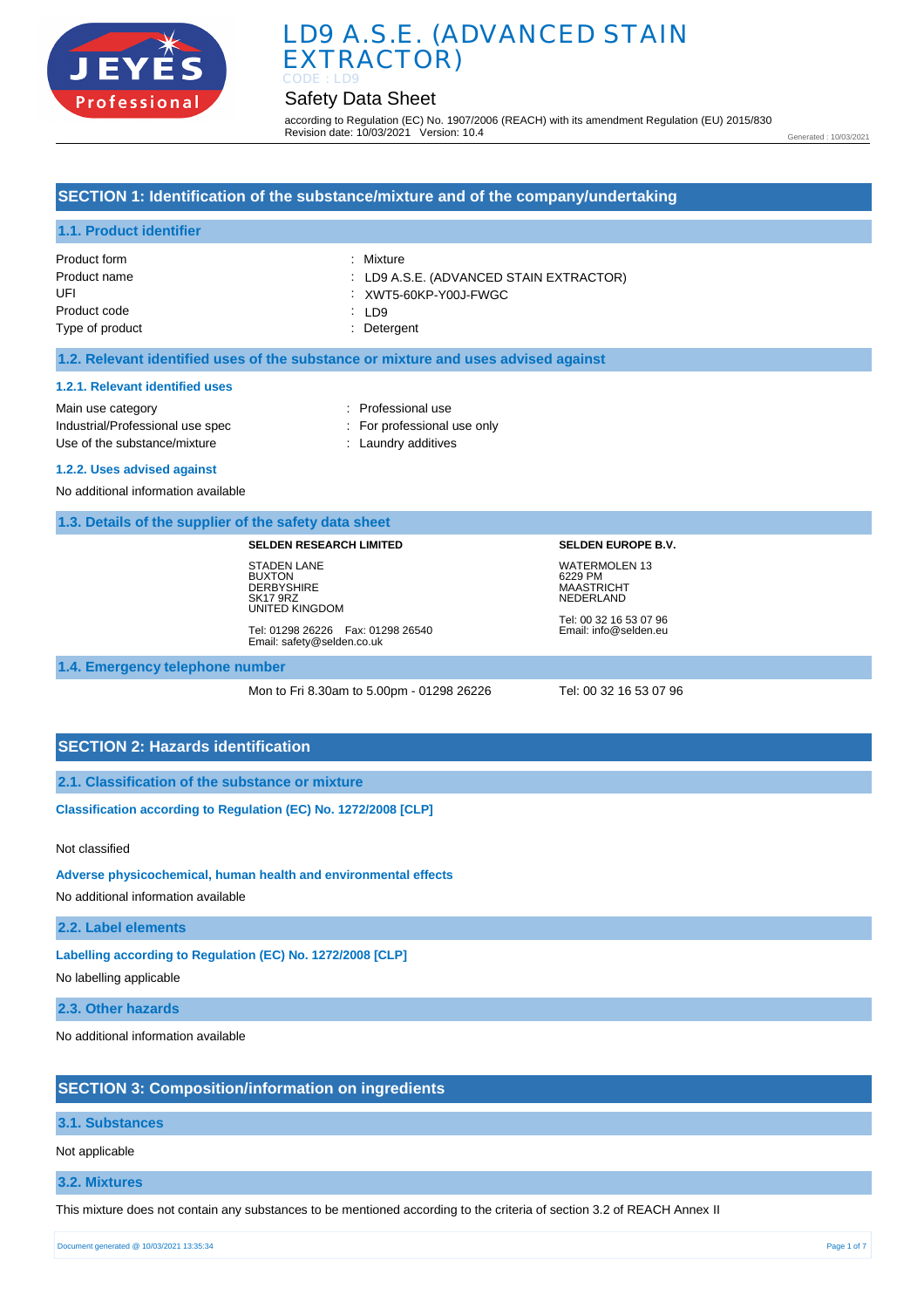# Safety Data Sheet

according to Regulation (EC) No. 1907/2006 (REACH) with its amendment Regulation (EU) 2015/830

| <b>SECTION 4: First aid measures</b>                                                                                 |                                                                                                                                                                                                                                                                                                             |
|----------------------------------------------------------------------------------------------------------------------|-------------------------------------------------------------------------------------------------------------------------------------------------------------------------------------------------------------------------------------------------------------------------------------------------------------|
| 4.1. Description of first aid measures                                                                               |                                                                                                                                                                                                                                                                                                             |
| First-aid measures after inhalation<br>First-aid measures after skin contact<br>First-aid measures after eye contact | : Remove person to fresh air and keep comfortable for breathing.<br>: Wash skin with plenty of water.<br>: IF IN EYES: Rinse cautiously with water for several minutes. Remove contact lenses, if<br>present and easy to do. Continue rinsing. If eye irritation persists: Get medical<br>advice/attention. |
| First-aid measures after ingestion                                                                                   | : Give nothing or a little water to drink. Get medical advice/attention if you feel unwell.                                                                                                                                                                                                                 |
| 4.2. Most important symptoms and effects, both acute and delayed                                                     |                                                                                                                                                                                                                                                                                                             |
| No additional information available                                                                                  |                                                                                                                                                                                                                                                                                                             |
|                                                                                                                      | 4.3. Indication of any immediate medical attention and special treatment needed                                                                                                                                                                                                                             |
| Treat symptomatically.                                                                                               |                                                                                                                                                                                                                                                                                                             |
| <b>SECTION 5: Firefighting measures</b>                                                                              |                                                                                                                                                                                                                                                                                                             |
|                                                                                                                      |                                                                                                                                                                                                                                                                                                             |
| 5.1. Extinguishing media                                                                                             |                                                                                                                                                                                                                                                                                                             |
| Suitable extinguishing media                                                                                         | : Carbon dioxide. Dry powder. Foam.                                                                                                                                                                                                                                                                         |
| 5.2. Special hazards arising from the substance or mixture                                                           |                                                                                                                                                                                                                                                                                                             |
| No additional information available                                                                                  |                                                                                                                                                                                                                                                                                                             |
| 5.3. Advice for firefighters                                                                                         |                                                                                                                                                                                                                                                                                                             |
| No additional information available                                                                                  |                                                                                                                                                                                                                                                                                                             |
| <b>SECTION 6: Accidental release measures</b>                                                                        |                                                                                                                                                                                                                                                                                                             |
| 6.1. Personal precautions, protective equipment and emergency procedures                                             |                                                                                                                                                                                                                                                                                                             |
| 6.1.1. For non-emergency personnel                                                                                   |                                                                                                                                                                                                                                                                                                             |
| <b>Emergency procedures</b>                                                                                          | : Evacuate unnecessary personnel.                                                                                                                                                                                                                                                                           |
| 6.1.2. For emergency responders                                                                                      |                                                                                                                                                                                                                                                                                                             |
| Protective equipment                                                                                                 | : Use personal protective equipment as required.                                                                                                                                                                                                                                                            |
| <b>6.2. Environmental precautions</b>                                                                                |                                                                                                                                                                                                                                                                                                             |
| Avoid release to the environment.                                                                                    |                                                                                                                                                                                                                                                                                                             |
| 6.3. Methods and material for containment and cleaning up                                                            |                                                                                                                                                                                                                                                                                                             |
| For containment<br>Methods for cleaning up                                                                           | : Collect spillage.<br>Soak up spills with inert solids, such as clay or diatomaceous earth as soon as possible.                                                                                                                                                                                            |
| 6.4. Reference to other sections                                                                                     |                                                                                                                                                                                                                                                                                                             |

For further information refer to section 8: "Exposure controls/personal protection". For further information refer to section 13.

| <b>SECTION 7: Handling and storage</b>            |                                                                                     |
|---------------------------------------------------|-------------------------------------------------------------------------------------|
| 7.1. Precautions for safe handling                |                                                                                     |
| Precautions for safe handling<br>Hygiene measures | : Avoid contact with eyes.<br>: Do not eat, drink or smoke when using this product. |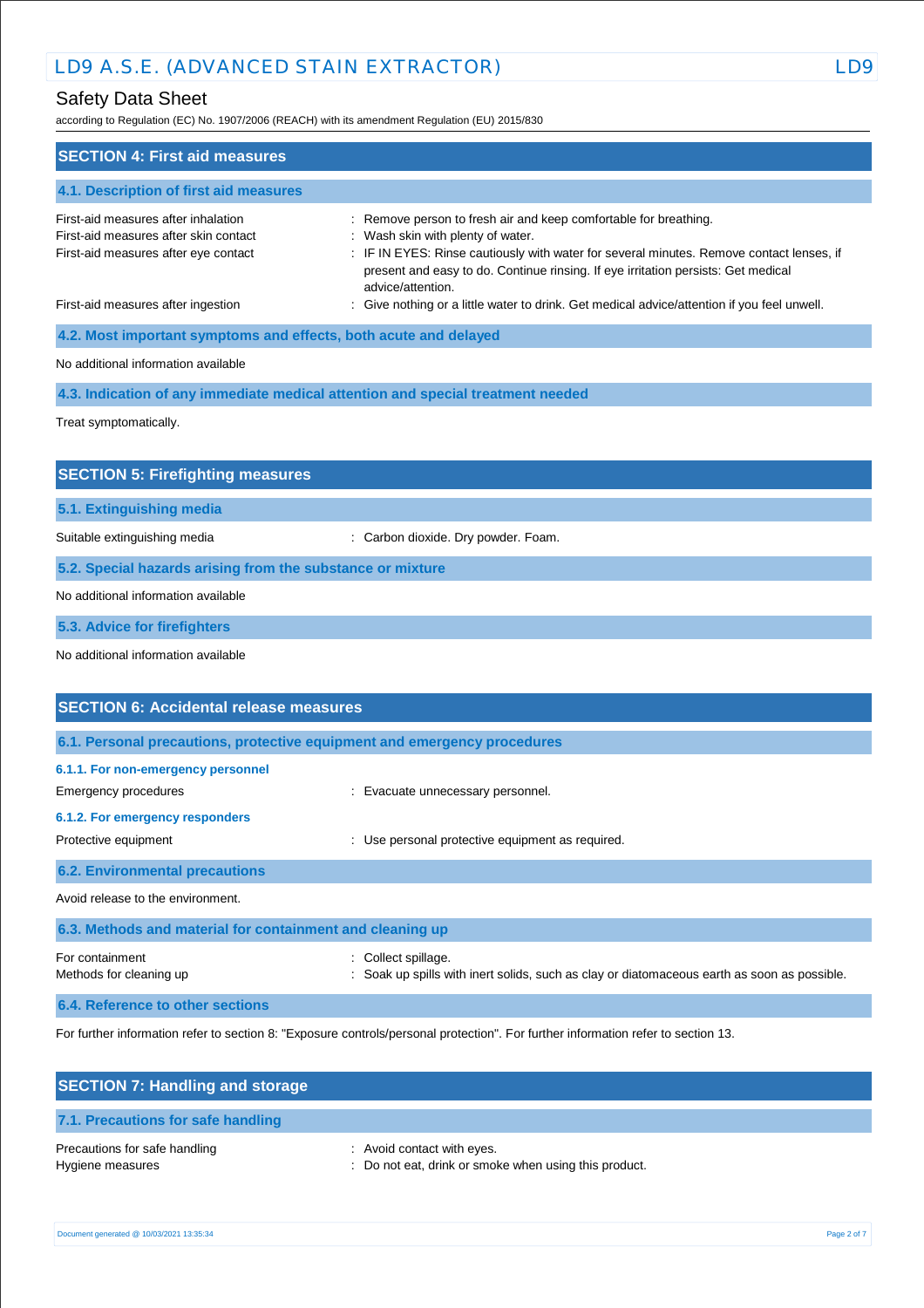# Safety Data Sheet

according to Regulation (EC) No. 1907/2006 (REACH) with its amendment Regulation (EU) 2015/830

| 7.2. Conditions for safe storage, including any incompatibilities |                                                                   |  |
|-------------------------------------------------------------------|-------------------------------------------------------------------|--|
| Technical measures                                                | : Does not require any specific or particular technical measures. |  |
| Storage conditions                                                | : Keep container closed when not in use.                          |  |
| Incompatible products                                             | : Oxidizing agent. Strong acids. Strong bases.                    |  |
| Special rules on packaging                                        | : Keep only in original container.                                |  |
| 7.3. Specific end use(s)                                          |                                                                   |  |

No additional information available

# **SECTION 8: Exposure controls/personal protection**

#### **8.1. Control parameters**

#### **8.1.1 National occupational exposure and biological limit values**

No additional information available

#### **8.1.2. Recommended monitoring procedures**

No additional information available

#### **8.1.3. Air contaminants formed**

No additional information available

#### **8.1.4. DNEL and PNEC**

No additional information available

#### **8.1.5. Control banding**

No additional information available

**8.2. Exposure controls**

#### **8.2.1. Appropriate engineering controls**

No additional information available

**8.2.2. Personal protection equipment** 

#### **8.2.2.1. Eye and face protection**

| <b>Eye protection:</b>                    |  |
|-------------------------------------------|--|
| Not required for normal conditions of use |  |

#### **8.2.2.2. Skin protection**

#### **Skin and body protection:**

Not required for normal conditions of use

#### **Hand protection:**

Not required for normal conditions of use

| Other skin protection<br>Materials for protective clothing: |
|-------------------------------------------------------------|
| Not required for normal conditions of use                   |

#### **8.2.2.3. Respiratory protection**

No additional information available

#### **8.2.2.4. Thermal hazards**

No additional information available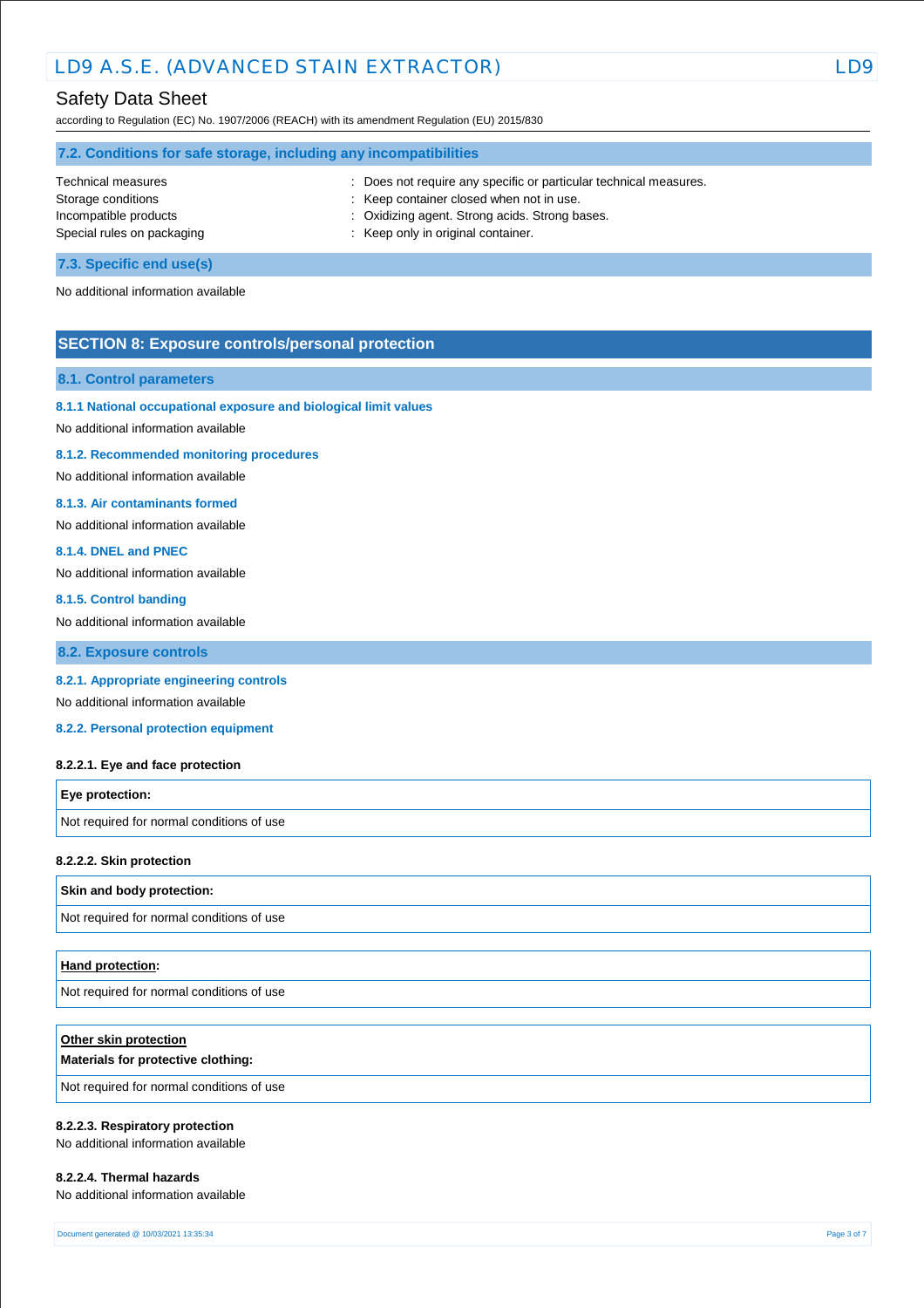# Safety Data Sheet

according to Regulation (EC) No. 1907/2006 (REACH) with its amendment Regulation (EU) 2015/830

#### **8.2.3. Environmental exposure controls**

No additional information available

| <b>SECTION 9: Physical and chemical properties</b> |  |
|----------------------------------------------------|--|
|----------------------------------------------------|--|

## **9.1. Information on basic physical and chemical properties**

| Physical state                                  | Liquid            |
|-------------------------------------------------|-------------------|
| Appearance                                      | Clear. Liquid.    |
| Colour                                          | amber.            |
| Odour                                           | odourless.        |
| Odour threshold                                 | No data available |
| рH                                              | 10                |
| Relative evaporation rate (butylacetate=1)      | No data available |
| Melting point                                   | No data available |
| Freezing point                                  | No data available |
| Boiling point                                   | $\geq$ 100 °C     |
| Flash point                                     | No data available |
| Auto-ignition temperature                       | No data available |
| Decomposition temperature                       | No data available |
| Flammability (solid, gas)                       | No data available |
| Vapour pressure                                 | No data available |
| Relative vapour density at 20 °C                | No data available |
| Relative density                                | 1.212             |
| Solubility                                      | Soluble in water. |
| Partition coefficient n-octanol/water (Log Pow) | No data available |
| Viscosity, kinematic                            | No data available |
| Viscosity, dynamic                              | No data available |
| <b>Explosive properties</b>                     | No data available |
| Oxidising properties                            | No data available |
| <b>Explosive limits</b>                         | No data available |

### **9.2. Other information**

No additional information available

# **SECTION 10: Stability and reactivity**

#### **10.1. Reactivity**

The product is non-reactive under normal conditions of use, storage and transport.

**10.2. Chemical stability**

Stable under normal conditions.

**10.3. Possibility of hazardous reactions**

No dangerous reactions known under normal conditions of use.

**10.4. Conditions to avoid**

None under recommended storage and handling conditions (see section 7).

**10.5. Incompatible materials**

None under normal use.

**10.6. Hazardous decomposition products**

Under normal conditions of storage and use, hazardous decomposition products should not be produced.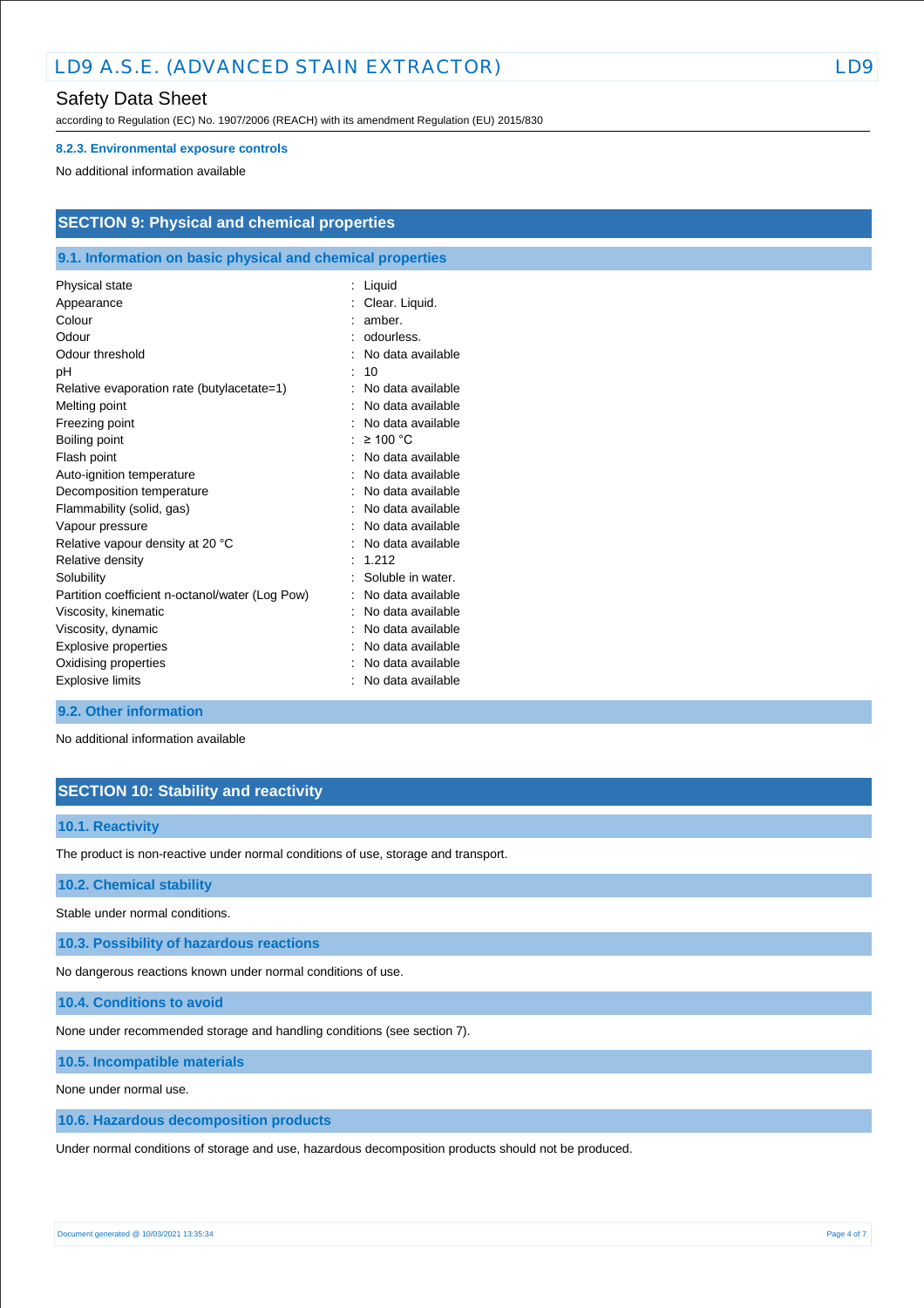# Safety Data Sheet

according to Regulation (EC) No. 1907/2006 (REACH) with its amendment Regulation (EU) 2015/830

# **SECTION 11: Toxicological information**

| 11.1 Information on toxicological effects                                       |                                                    |
|---------------------------------------------------------------------------------|----------------------------------------------------|
| Acute toxicity (oral)<br>Acute toxicity (dermal)<br>Acute toxicity (inhalation) | Not classified<br>Not classified<br>Not classified |
| Skin corrosion/irritation                                                       | Not classified<br>٠                                |
| Serious eye damage/irritation                                                   | pH: 10<br>: Not classified<br>pH: 10               |
| Respiratory or skin sensitisation                                               | Not classified<br>$\ddot{\phantom{a}}$             |
| Germ cell mutagenicity                                                          | Not classified                                     |
| Carcinogenicity                                                                 | Not classified                                     |
| Reproductive toxicity                                                           | Not classified<br>۰.                               |
| STOT-single exposure                                                            | Not classified<br>÷                                |
| STOT-repeated exposure                                                          | Not classified                                     |
| Aspiration hazard                                                               | Not classified                                     |

| <b>SECTION 12: Ecological information</b>                                                                                                                           |
|---------------------------------------------------------------------------------------------------------------------------------------------------------------------|
| 12.1. Toxicity                                                                                                                                                      |
| Hazardous to the aquatic environment, short-term<br>: Not classified<br>(acute)<br>Hazardous to the aquatic environment, long-term<br>: Not classified<br>(chronic) |
| 12.2. Persistence and degradability                                                                                                                                 |
| No additional information available                                                                                                                                 |
| 12.3. Bioaccumulative potential                                                                                                                                     |
| No additional information available                                                                                                                                 |
| 12.4. Mobility in soil                                                                                                                                              |
| No additional information available                                                                                                                                 |
| 12.5. Results of PBT and vPvB assessment                                                                                                                            |
| No additional information available                                                                                                                                 |
| 12.6. Other adverse effects                                                                                                                                         |
| No additional information available                                                                                                                                 |

# **SECTION 13: Disposal considerations**

**13.1. Waste treatment methods**

No additional information available

# **SECTION 14: Transport information**

In accordance with ADR / IMDG / IATA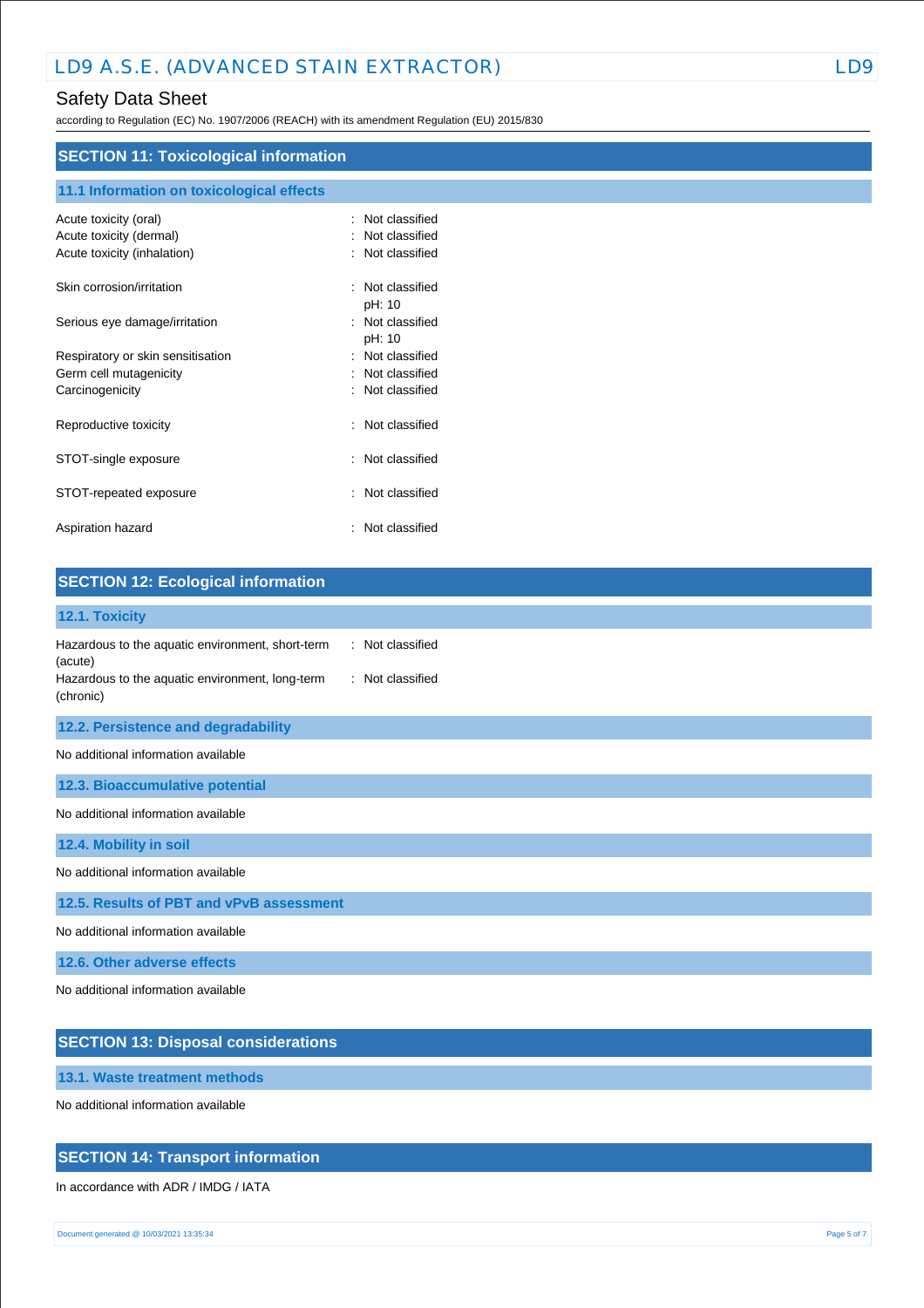# Safety Data Sheet

according to Regulation (EC) No. 1907/2006 (REACH) with its amendment Regulation (EU) 2015/830

| 14.1 UN number                                                                                                                                  |                                                            |
|-------------------------------------------------------------------------------------------------------------------------------------------------|------------------------------------------------------------|
| UN-No. (ADR)<br>UN-No. (IMDG)<br>UN-No. (IATA)                                                                                                  | Not applicable<br>t.<br>Not applicable<br>: Not applicable |
| 14.2. UN proper shipping name                                                                                                                   |                                                            |
| Proper Shipping Name (ADR)<br>Proper Shipping Name (IMDG)<br>Proper Shipping Name (IATA)                                                        | : Not applicable<br>Not applicable<br>: Not applicable     |
| 14.3. Transport hazard class(es)                                                                                                                |                                                            |
| <b>ADR</b><br>Transport hazard class(es) (ADR)<br><b>IMDG</b><br>Transport hazard class(es) (IMDG)<br>IATA<br>Transport hazard class(es) (IATA) | : Not applicable<br>: Not applicable<br>: Not applicable   |
| 14.4. Packing group                                                                                                                             |                                                            |
| Packing group (ADR)<br>Packing group (IMDG)<br>Packing group (IATA)                                                                             | Not applicable<br>Not applicable<br>Not applicable         |
| <b>14.5. Environmental hazards</b>                                                                                                              |                                                            |
| Dangerous for the environment<br>Marine pollutant<br>Other information                                                                          | : No<br>No<br>: No supplementary information available     |
| 14.6. Special precautions for user                                                                                                              |                                                            |
| <b>Overland transport</b><br>No data available<br><b>Transport by sea</b><br>No data available<br>Air transport<br>No data available            |                                                            |

**14.7. Transport in bulk according to Annex II of Marpol and the IBC Code**

Not applicable

# **SECTION 15: Regulatory information**

**15.1. Safety, health and environmental regulations/legislation specific for the substance or mixture**

#### **15.1.1. EU-Regulations**

Contains no REACH substances with Annex XVII restrictions

Contains no substance on the REACH candidate list

Contains no REACH Annex XIV substances

Contains no substance subject to Regulation (EU) No 649/2012 of the European Parliament and of the Council of 4 July 2012 concerning the export and import of hazardous chemicals.

Contains no substance subject to Regulation (EU) No 2019/1021 of the European Parliament and of the Council of 20 June 2019 on persistent organic pollutants